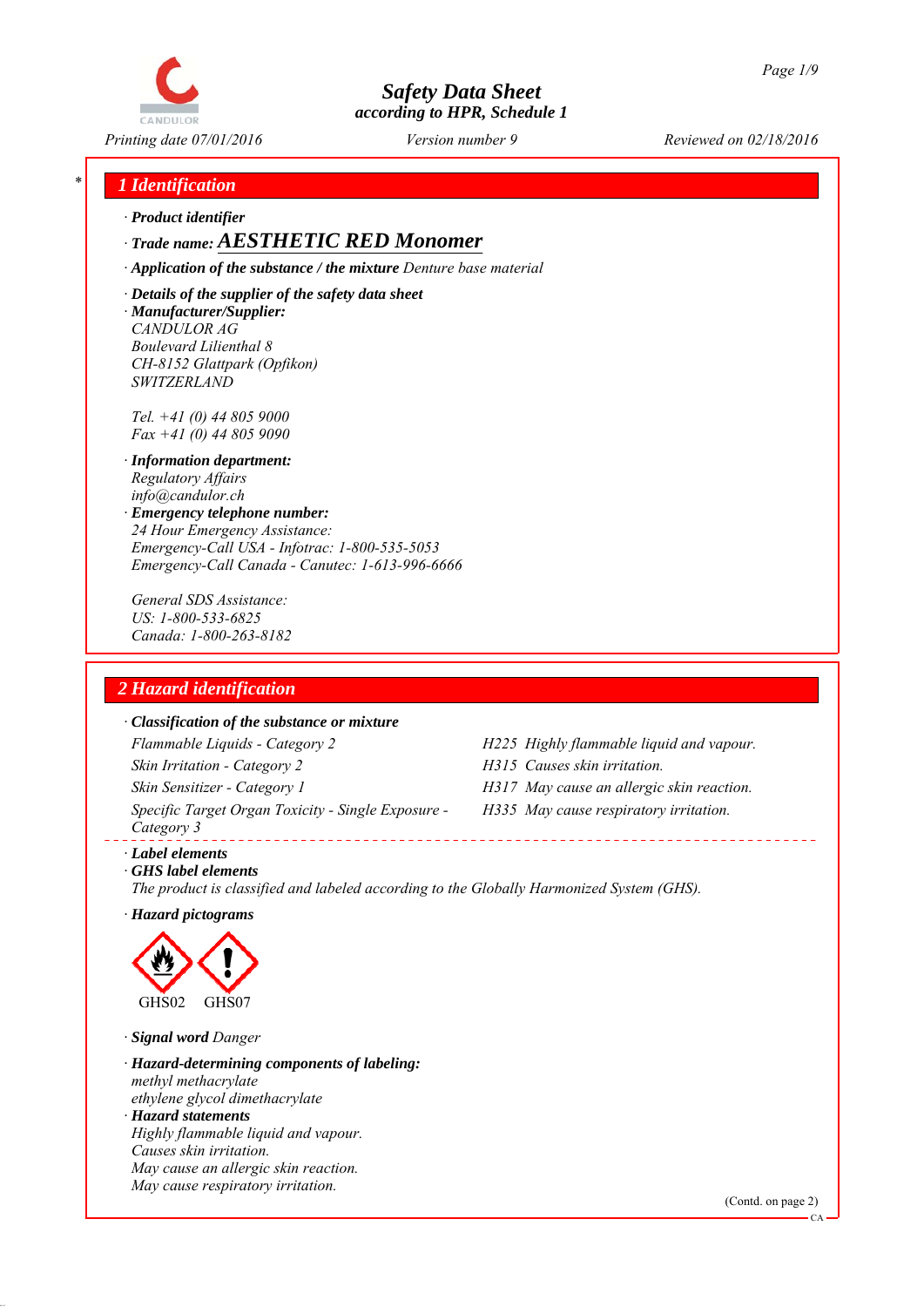*Printing date 07/01/2016 Reviewed on 02/18/2016 Version number 9*

# *Trade name: AESTHETIC RED Monomer*

(Contd. of page 1)

*∙ Precautionary statements Keep away from heat, hot surfaces, sparks, open flames and other ignition sources. No smoking. Avoid breathing dust/fume/gas/mist/vapours/spray. Do not get in eyes, on skin, or on clothing.*

*Wear protective gloves/protective clothing/eye protection/face protection.*

*IF ON SKIN (or hair): Take off immediately all contaminated clothing. Rinse skin with water [or shower]. Dispose of contents/container in accordance with local/regional/national/international regulations.*

*∙ Classification system:*

*∙ NFPA ratings (scale 0 - 4)*

2 3 2 *Health = 2 Fire = 3 Reactivity = 2*

*∙ HMIS-ratings (scale 0 - 4)*



*∙ Other hazards*

*∙ Results of PBT and vPvB assessment*

- *∙ PBT: Not applicable.*
- *∙ vPvB: Not applicable.*

#### *3 Composition/Information on ingredients*

*∙ Chemical characterization: Mixtures*

*∙ Description: Mixture of the substances listed below with nonhazardous additions.*

*∙ Dangerous components:*

*CAS: 80-62-6 methyl methacrylate 60-100% w/w*

*CAS: 97-90-5 ethylene glycol dimethacrylate 5-<10% w/w*

#### *4 First aid measures*

- *∙ Description of first aid measures*
- *∙ General information: Immediately remove any clothing soiled by the product.*
- *∙ After inhalation:*
- *Supply fresh air; consult doctor in case of complaints.*
- *In case of unconsciousness place patient stably in side position for transportation.*
- *∙ After skin contact:*
- *Immediately rinse with water.*
- *If skin irritation continues, consult a doctor.*
- *∙ After eye contact: Rinse opened eye for several minutes under running water. Then consult a doctor.*
- *∙ After swallowing:*
- *Rinse out mouth and then drink plenty of water.*
- *Do not induce vomiting; immediately call for medical help.*
- *∙ Information for doctor:*
- *∙ Most important symptoms and effects, both acute and delayed No further relevant information available.*
- *∙ Indication of any immediate medical attention and special treatment needed*
- *No further relevant information available.*

(Contd. on page 3)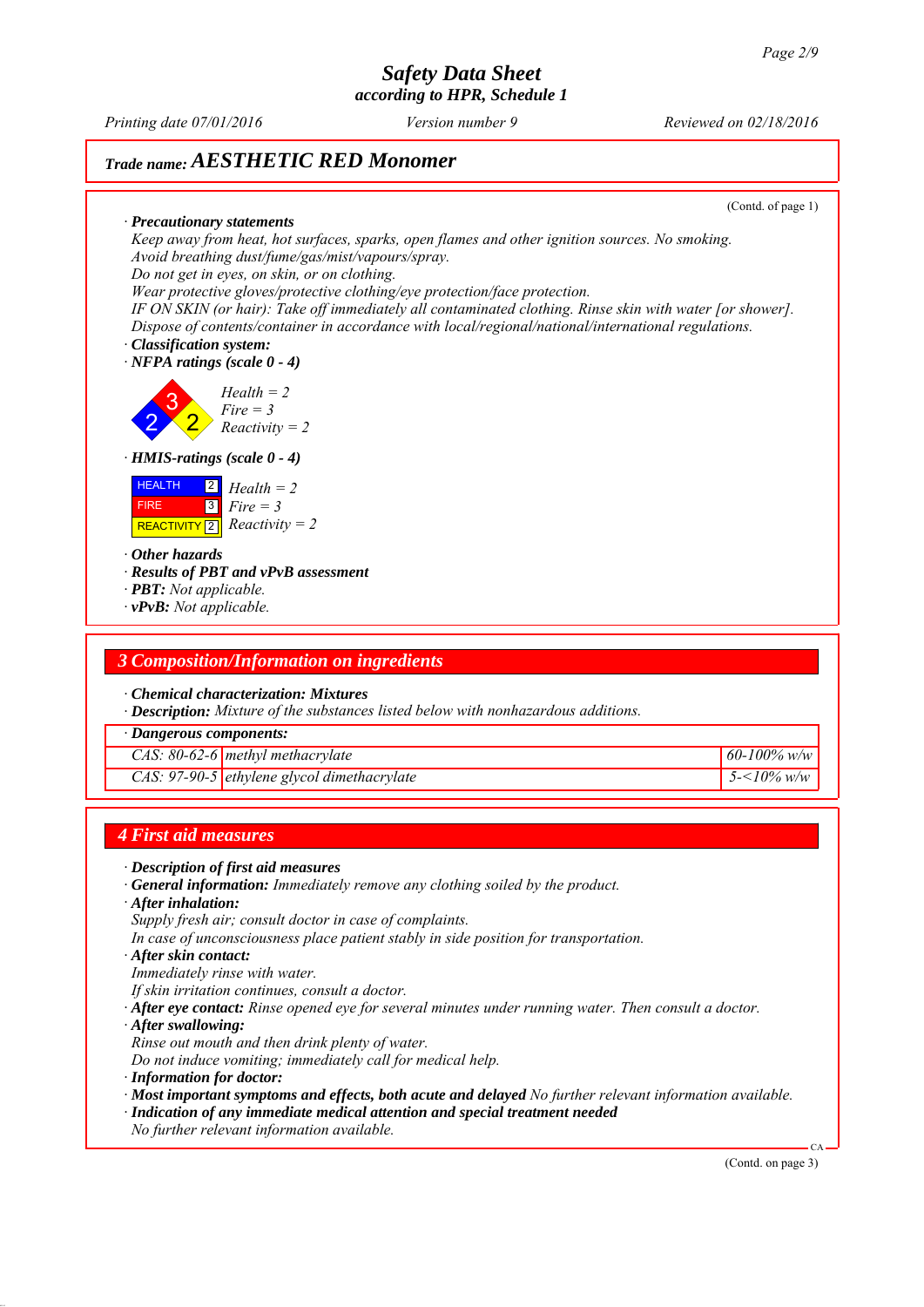*Printing date 07/01/2016 Reviewed on 02/18/2016 Version number 9*

## *Trade name: AESTHETIC RED Monomer*

(Contd. of page 2)

#### *5 Firefighting measures*

- *∙ Extinguishing media*
- *∙ Suitable extinguishing agents:*
- *CO2, extinguishing powder or water spray. Fight larger fires with water spray or alcohol resistant foam. ∙ For safety reasons unsuitable extinguishing agents: Water with full jet*
- *∙ Special hazards arising from the substance or mixture No further relevant information available.*
- *∙ Advice for firefighters*
- *∙ Protective equipment: No special measures required.*
- *∙ Additional information Cool endangered receptacles with water spray.*

#### *6 Accidental release measures*

- *∙ Personal precautions, protective equipment and emergency procedures Wear protective equipment. Keep unprotected persons away.*
- *∙ Environmental precautions: Do not allow to enter sewers/ surface or ground water.*
- *∙ Methods and material for containment and cleaning up:*
- *Absorb with liquid-binding material (sand, diatomite, acid binders, universal binders, sawdust). Ensure adequate ventilation.*
- *Do not flush with water or aqueous cleansing agents*
- *∙ Reference to other sections*
- *See Section 7 for information on safe handling.*
- *See Section 8 for information on personal protection equipment.*
- *See Section 13 for disposal information.*

### *7 Handling and storage*

#### *∙ Handling:*

- *∙ Precautions for safe handling*
- *Only adequately trained personnel should handle this product. Ensure good ventilation/exhaustion at the workplace. For use in dentistry only.*
- *∙ Information about protection against explosions and fires: Keep ignition sources away - Do not smoke. Protect against electrostatic charges.*
- *∙ Conditions for safe storage, including any incompatibilities*
- *∙ Storage:*
- *∙ Requirements to be met by storerooms and receptacles: Store in a cool location. Store only in the original receptacle.*
- *∙ Information about storage in one common storage facility: Store away from oxidizing agents.*
- *∙ Further information about storage conditions:*
- *Keep receptacle tightly sealed.*
- *Store receptacle in a well ventilated area.*
- *Protect from heat and direct sunlight.*
- *∙ Specific end use(s) No further relevant information available.*

#### *8 Exposure controls/ Personal protection*

*∙ Additional information about design of technical systems: No further data; see item 7.*

(Contd. on page 4)

 $CA$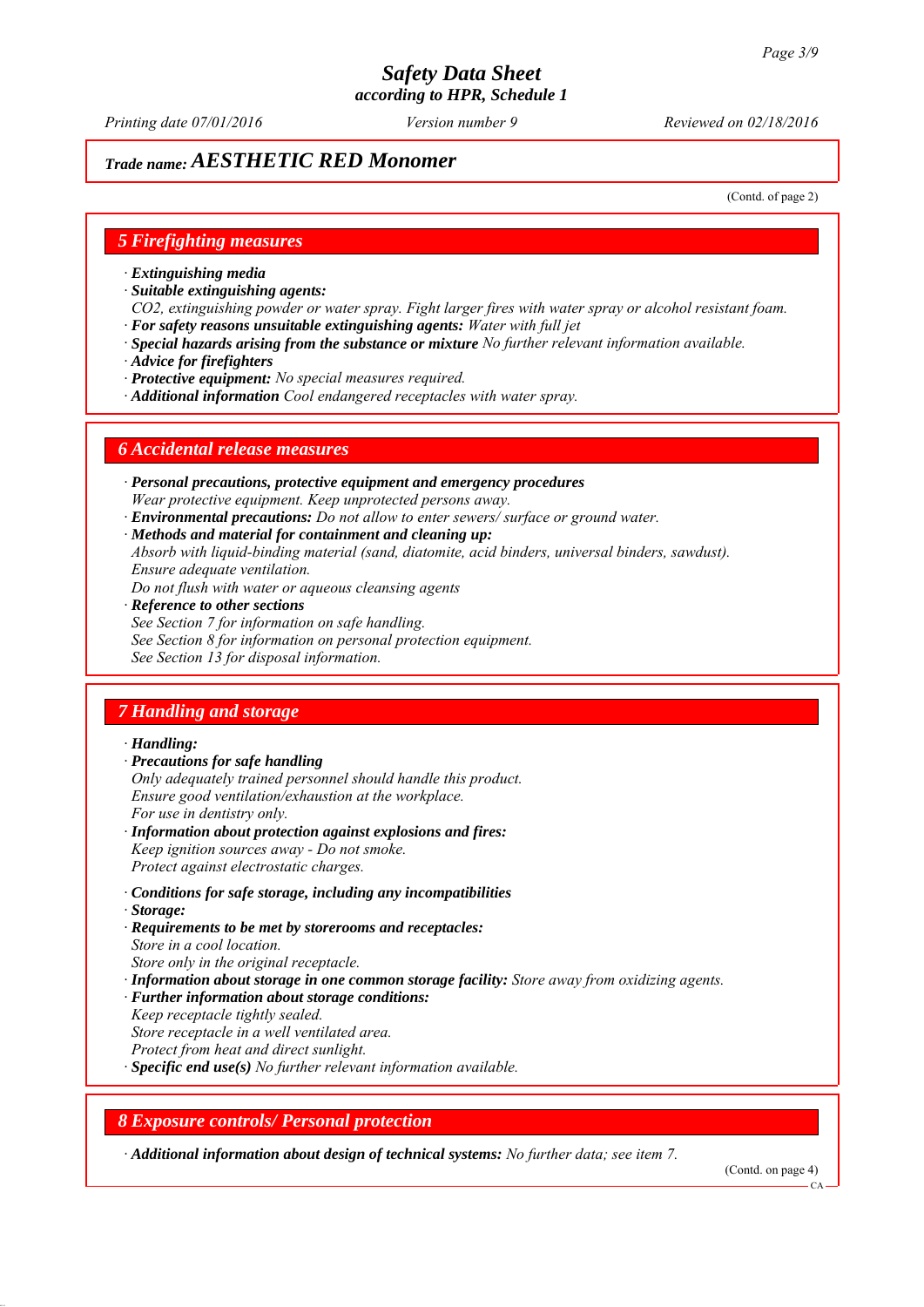*Printing date 07/01/2016 Reviewed on 02/18/2016 Version number 9*

## *Trade name: AESTHETIC RED Monomer*

(Contd. of page 3) *∙ Control parameters ∙ Components with limit values that require monitoring at the workplace: CAS: 80-62-6 methyl methacrylate EL Short-term value: 100 ppm Long-term value: 50 ppm S EV Short-term value: 100 ppm Long-term value: 50 ppm ∙ Additional information: The lists that were valid during the creation were used as basis. ∙ Exposure controls ∙ Personal protective equipment: ∙ General protective and hygienic measures: Usual hygienic measures for dental practice and dental laboratories. Keep away from foodstuffs, beverages and feed. Immediately remove all soiled and contaminated clothing. Wash hands before breaks and at the end of work. Avoid contact with the eyes and skin. Do not inhale gases / fumes / aerosols. ∙ Breathing equipment: Use suitable respiratory protective device in case of insufficient ventilation. ∙ Recommended filter device for short term use: Filter A1 Filter A2 Filter A3 ∙ Protection of hands: Protective gloves After use of gloves apply skin-cleaning agents and skin cosmetics. ∙ Material of gloves Butyl rubber, BR Selection of the glove material on consideration of the penetration times, rates of diffusion and the degradation ∙ Penetration time of glove material The exact break through time has to be found out by the manufacturer of the protective gloves and has to be observed. ∙ Not suitable are gloves made of the following materials: Commercial medical gloves do not provide protection against the sensitizing effect of methacrylates. ∙ Eye protection: Tightly sealed goggles 9 Physical and chemical properties*

*∙ Information on basic physical and chemical properties*

- *∙ General Information*
- *∙ Appearance:*
- *Form: Fluid*
	- *Color: Colorless*

(Contd. on page 5)

CA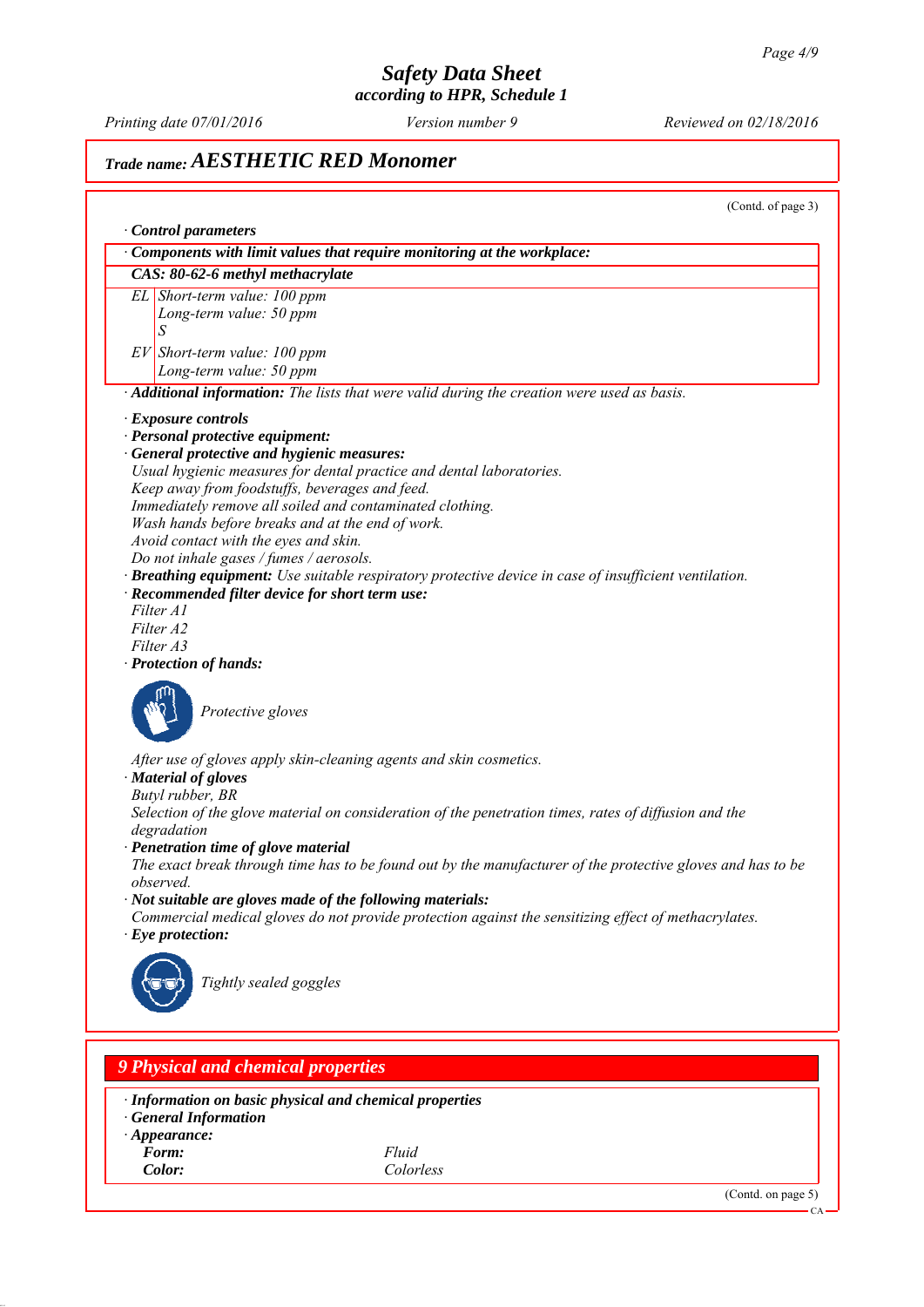*Printing date 07/01/2016 Reviewed on 02/18/2016 Version number 9*

# *Trade name: AESTHETIC RED Monomer*

|                                                            | (Contd. of page 4)                                                  |
|------------------------------------------------------------|---------------------------------------------------------------------|
| $\cdot$ Odor:                                              | Pungent                                                             |
| · Odor threshold:                                          | Not determined.                                                     |
| $\cdot$ pH-value:                                          | Not determined.                                                     |
| $\cdot$ Change in condition                                |                                                                     |
| Melting point/Melting range:                               | -48 °C                                                              |
| <b>Boiling point/Boiling range:</b>                        | 101 °C                                                              |
| · Flash point:                                             | $10^{\circ}C$                                                       |
| · Ignition temperature:                                    | 430 °C                                                              |
| · Auto igniting:                                           | Product is not selfigniting.                                        |
| · Danger of explosion:                                     | Product is not explosive. However, formation of explosive air/vapor |
|                                                            | mixtures are possible.                                              |
| $\cdot$ Explosion limits:                                  |                                                                     |
| Lower:                                                     | $2.1$ Vol $%$                                                       |
| <b>Upper:</b>                                              | $12.5$ Vol $%$                                                      |
| $\cdot$ Vapor pressure at 20 $\cdot$ C:                    | $47$ $hPa$                                                          |
| $\cdot$ Density at 20 $\cdot$ C:                           | $0.943$ g/cm <sup>3</sup>                                           |
| · Relative density                                         | Not determined.                                                     |
| · Vapor density                                            | Not determined.                                                     |
| $\cdot$ Evaporation rate                                   | Not determined.                                                     |
| · Solubility in / Miscibility with                         |                                                                     |
| Water at $20^{\circ}$ C:                                   | $1.6$ g/l                                                           |
| · Partition coefficient (n-octanol/water): Not determined. |                                                                     |
| · Viscosity:                                               |                                                                     |
| Dynamic:                                                   | Not determined.                                                     |
| Kinematic:                                                 | Not determined.                                                     |
| $\cdot$ Other information                                  | No further relevant information available.                          |

## *10 Stability and reactivity*

*∙ Reactivity No further relevant information available.*

- *∙ Chemical stability Stable under normal handling and storage conditions.*
- *∙ Thermal decomposition / conditions to be avoided: No decomposition if used according to specifications.*
- *∙ Possibility of hazardous reactions*

*Forms explosive gas mixture with air. Reacts with strong oxidizing agents. Exothermic polymerization.*

- *∙ Conditions to avoid No further relevant information available.*
- *∙ Incompatible materials: No further relevant information available.*
- *∙ Hazardous decomposition products: None under normal conditions of storage and use.*

(Contd. on page 6)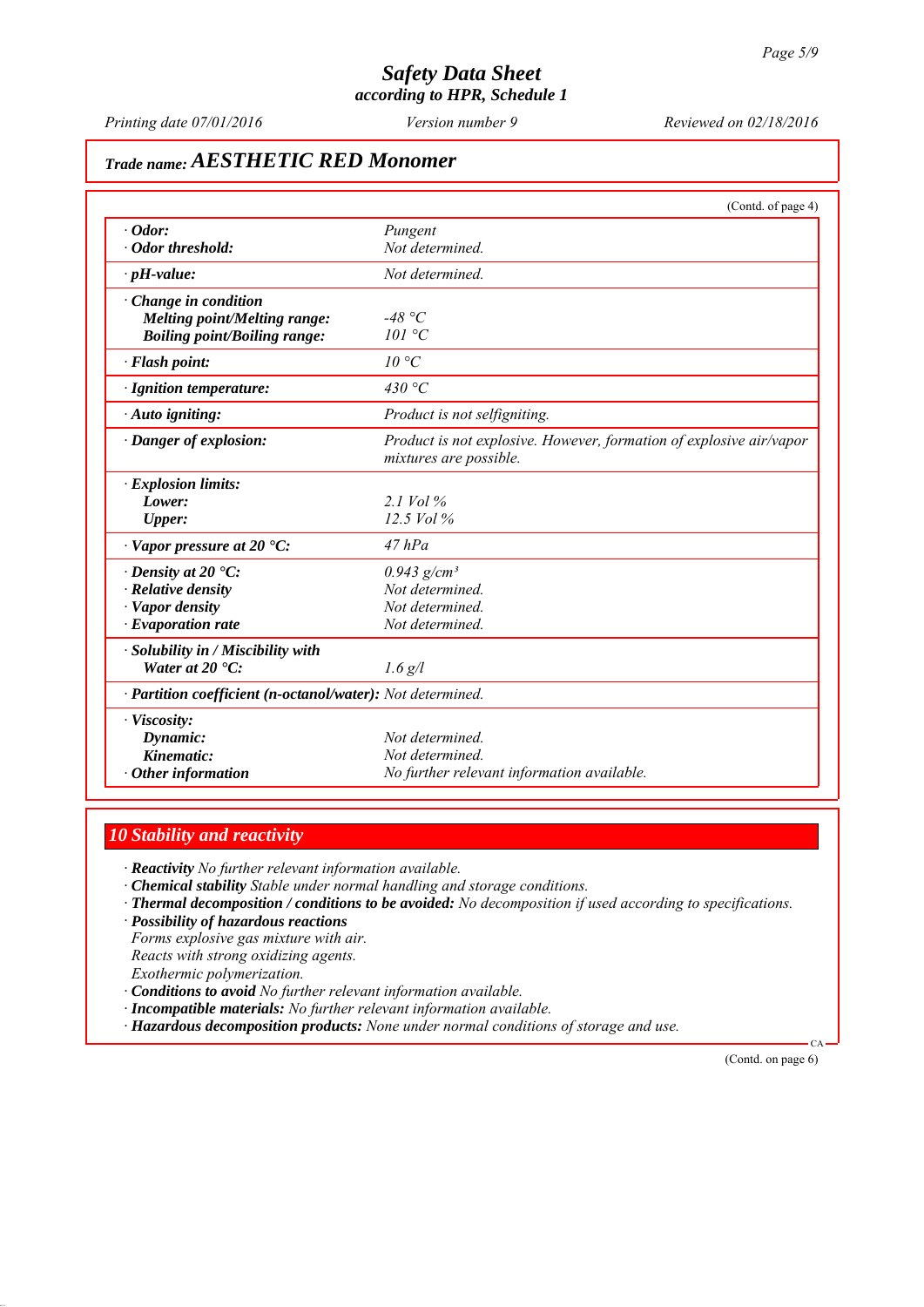*Printing date 07/01/2016 Reviewed on 02/18/2016 Version number 9*

## *Trade name: AESTHETIC RED Monomer*

(Contd. of page 5)

### *11 Toxicological information*

*∙ Information on toxicological effects*

*∙ Acute toxicity:*

*∙ LD/LC50 values that are relevant for classification:*

*CAS: 80-62-6 methyl methacrylate*

*Oral LD50 7872 mg/kg (rat)*

*∙ on the skin: Irritant to skin and mucous membranes.*

*∙ on the eye: No irritating effect.*

*∙ Sensitization: Sensitization possible through skin contact.*

*∙ Additional toxicological information: No further relevant information available.*

*∙ Carcinogenic categories*

#### *∙ IARC (International Agency for Research on Cancer)*

*CAS: 80-62-6 methyl methacrylate 3* 

*∙ NTP (National Toxicology Program)*

*None of the ingredients is listed.*

*∙ OSHA-Ca (Occupational Safety & Health Administration)*

*None of the ingredients is listed.*

### *12 Ecological information*

*∙ Toxicity*

- *∙ Aquatic toxicity: No further relevant information available.*
- *∙ Persistence and degradability No further relevant information available.*
- *∙ Behavior in environmental systems:*
- *∙ Bioaccumulative potential No further relevant information available.*
- *∙ Mobility in soil No further relevant information available.*
- *∙ Additional ecological information:*
- *∙ General notes:*

*Water hazard class 1 (Self-assessment): slightly hazardous for water*

*Do not allow undiluted product or large quantities of it to reach ground water, water course or sewage system.*

- *∙ Results of PBT and vPvB assessment*
- *∙ PBT: Not applicable.*
- *∙ vPvB: Not applicable.*
- *∙ Other adverse effects No further relevant information available.*

## *13 Disposal considerations*

- *∙ Waste treatment methods*
- *∙ Recommendation:*

*Must not be disposed of together with household garbage. Do not allow product to reach sewage system. Take to an approved landfill or a waste incineration plant, under conditions approved by the local authority.*

*∙ Uncleaned packagings:*

*∙ Recommendation: Disposal must be made according to official regulations.*

(Contd. on page 7)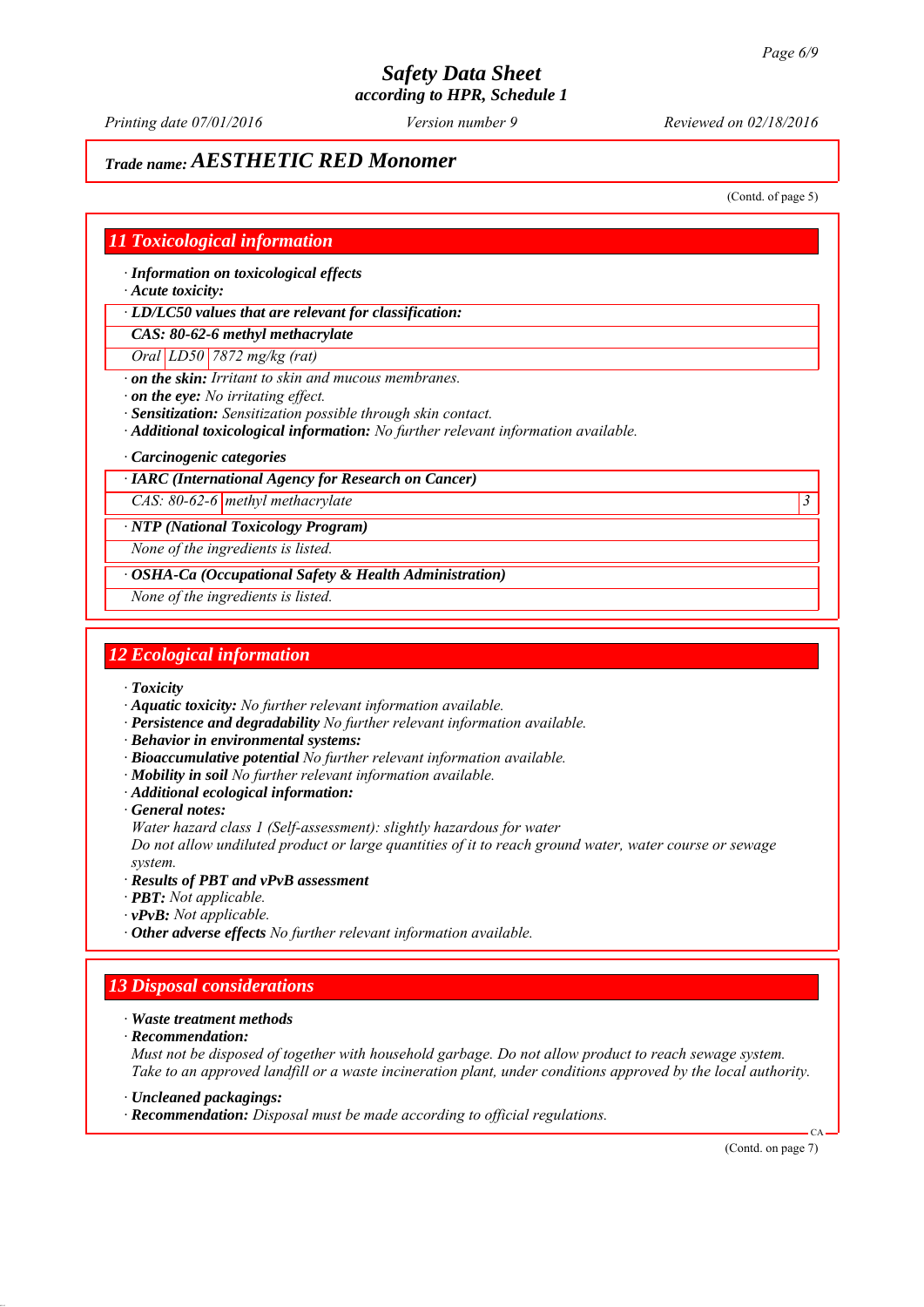*Printing date 07/01/2016 Reviewed on 02/18/2016 Version number 9*

# *Trade name: AESTHETIC RED Monomer*

(Contd. of page 6) *14 Transport information ∙ UN-Number ∙ DOT, TDG, IMDG, IATA UN1247 ∙ UN proper shipping name ∙ DOT Methyl methacrylate monomer, stabilized ∙ ADR/RID/ADN 1247 Methyl methacrylate monomer, stabilized ∙ IMDG, IATA METHYL METHACRYLATE MONOMER, STABILIZED ∙ Transport hazard class(es) ∙ DOT ∙ Class 3 Flammable liquids ∙ Label 3 ∙ TDG (Transport dangerous goods): ∙ Class 3 (F1) Flammable liquids ∙ Label 3 ∙ IMDG, IATA ∙ Class 3 Flammable liquids ∙ Label 3 ∙ Packing group ∙ DOT, TDG, IMDG, IATA II ∙ Environmental hazards: ∙ Marine pollutant: No ∙ Special precautions for user Warning: Flammable liquids ∙ Danger code (Kemler): 339 ∙ EMS Number: F-E,S-D ∙ Transport in bulk according to Annex II of MARPOL73/78 and the IBC Code Not applicable. ∙ Transport/Additional information: ∙ ADR/RID/ADN ∙ Excepted quantities (EQ) Code: E2 Maximum net quantity per inner packaging: 30 ml Maximum net quantity per outer packaging: 500 ml ∙ IMDG ∙ Limited quantities (LQ) 1L* (Contd. on page 8) CA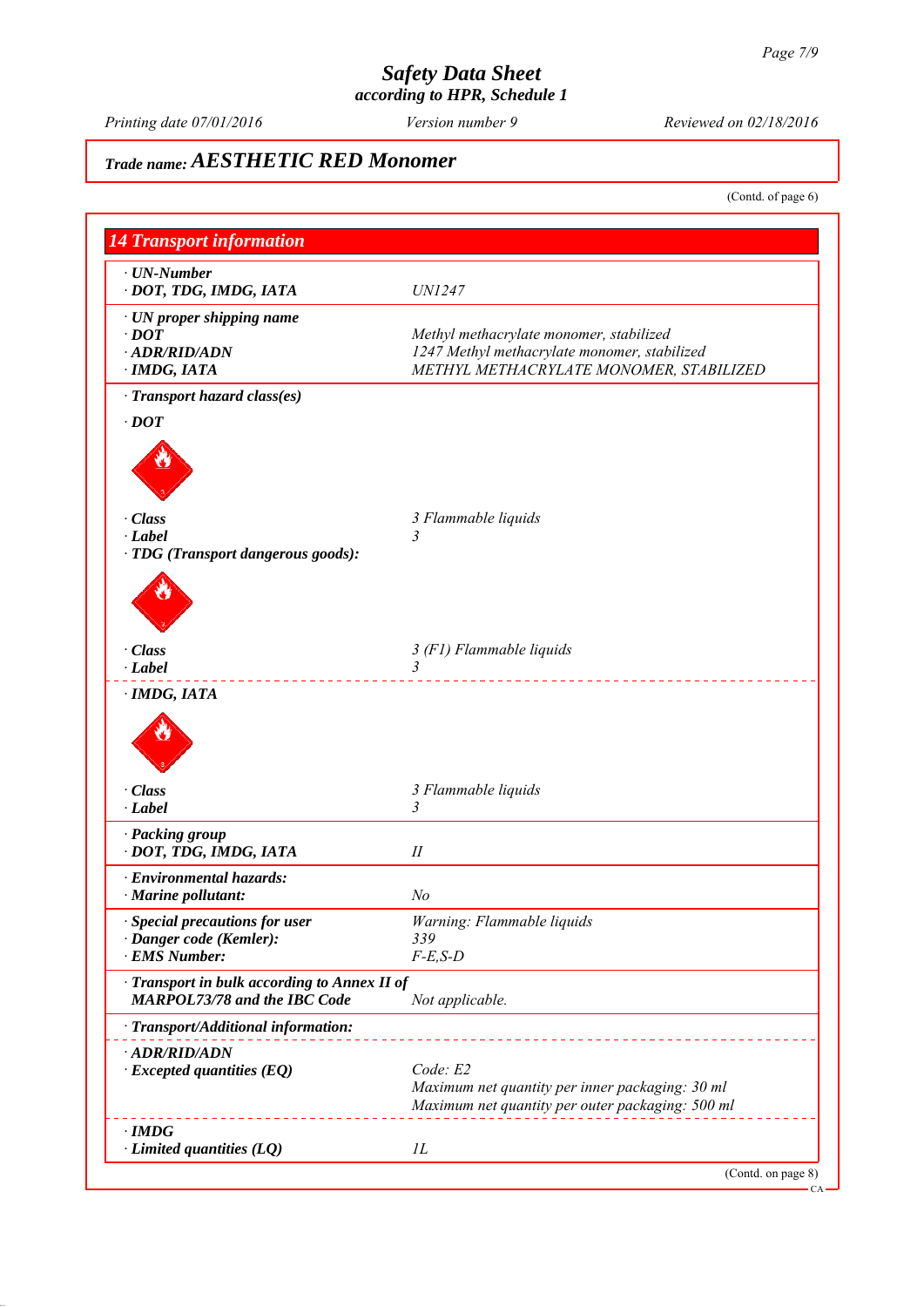*Printing date 07/01/2016 Reviewed on 02/18/2016 Version number 9*

## *Trade name: AESTHETIC RED Monomer*

|                                  | (Contd. of page 7)                                                                                             |
|----------------------------------|----------------------------------------------------------------------------------------------------------------|
| $\cdot$ Excepted quantities (EQ) | Code E2<br>Maximum net quantity per inner packaging: 30 ml<br>Maximum net quantity per outer packaging: 500 ml |
| · UN "Model Regulation":         | UN1247, Methyl methacrylate monomer, stabilized, 3, II                                                         |

## *15 Regulatory information*

*∙ Safety, health and environmental regulations/legislation specific for the substance or mixture*

*∙ Sara*

*∙ Section 355 (extremely hazardous substances):*

*None of the ingredients is listed.*

*∙ Section 313 (Specific toxic chemical listings):*

*CAS: 80-62-6 methyl methacrylate*

*∙ TSCA (Toxic Substances Control Act):*

*All ingredients are listed.*

#### *∙ Proposition 65*

*∙ Chemicals known to cause cancer:*

*None of the ingredients is listed.*

*∙ Chemicals known to cause reproductive toxicity for females:*

*None of the ingredients is listed.*

*∙ Chemicals known to cause reproductive toxicity for males:*

*None of the ingredients is listed.*

*∙ Chemicals known to cause developmental toxicity:*

*None of the ingredients is listed.*

#### *∙ Carcinogenic categories*

*∙ EPA (Environmental Protection Agency)*

*CAS: 80-62-6 methyl methacrylate*  $NL$ 

*∙ TLV (Threshold Limit Value established by ACGIH)*

*CAS: 80-62-6 methyl methacrylate* A4<sup>4</sup>

*∙ NIOSH-Ca (National Institute for Occupational Safety and Health)*

*None of the ingredients is listed.*

*∙ GHS label elements*

*The product is classified and labeled according to the Globally Harmonized System (GHS). ∙ Hazard pictograms*



*∙ Signal word Danger*

*∙ Hazard-determining components of labeling: methyl methacrylate ethylene glycol dimethacrylate ∙ Hazard statements Highly flammable liquid and vapour.*

(Contd. on page 9)